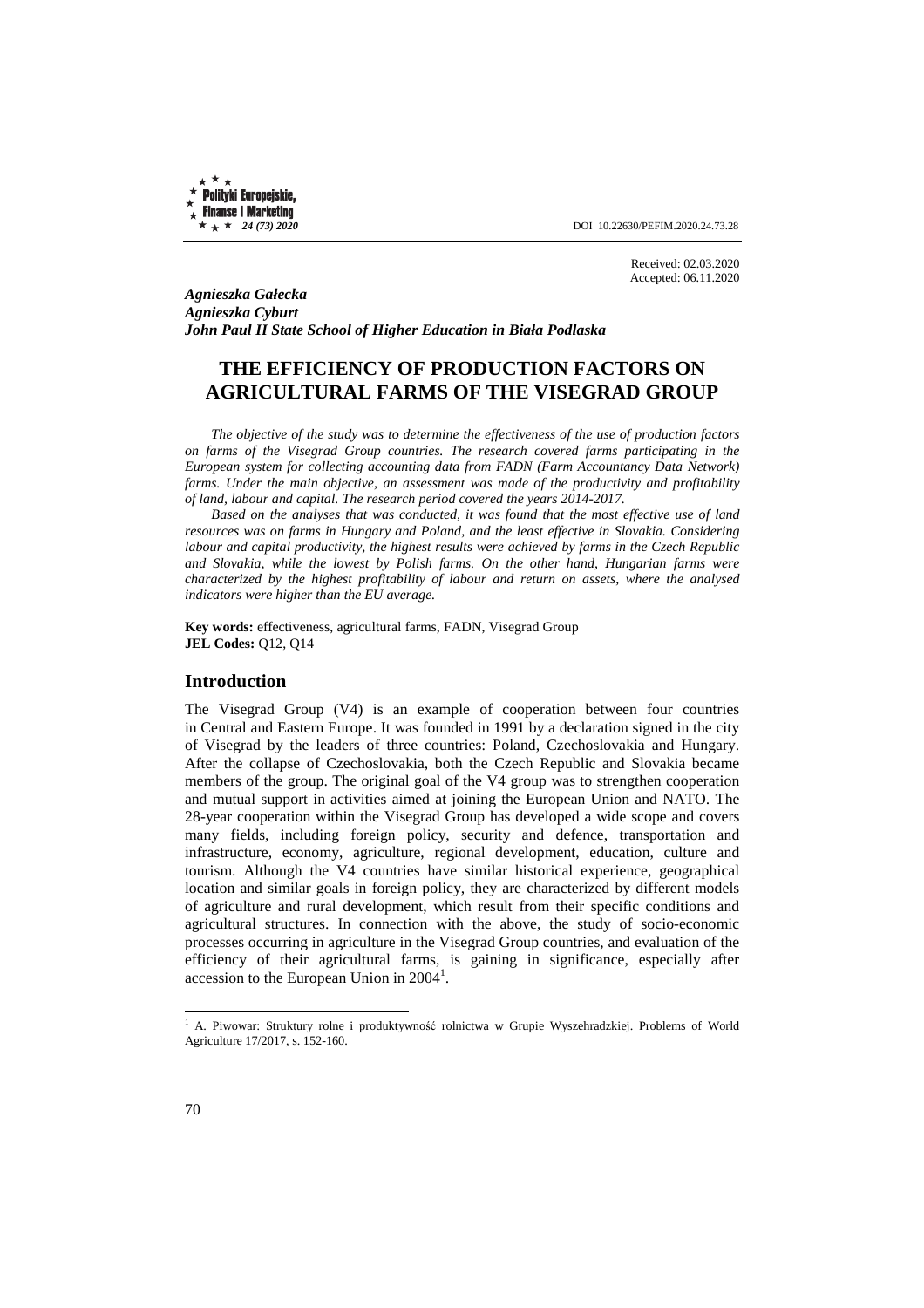It is worth noting that while the literature on the subject includes studies on the economic situation of agricultural farms and development trends in agriculture in Poland and other European Union countries, relatively few analyze the efficiency of farms of the Visegrad Group countries<sup>2</sup>.

Efficiency is used to describe the functioning and assessment of the development opportunities of an organization. It is the subject of consideration in various aspects of activities, but it is not clearly defined. Most often, in economic theory, efficiency is defined as the ratio of the effects obtained to the expenditure incurred<sup>3</sup>. The effect can be production, income, profit – and expenditure can be costs and resources involved: land, labour and capital. Efficiency is associated with such concepts as competence, effectiveness of undertaken actions, profitability, productivity and purposefulness<sup>4</sup>. The literature also describes the efficiency of management, which refers to the assessment of the rationality of actions in solving problems of allocation of limited resources between alternative applications<sup>5</sup>.

The basic economic category used to assess agricultural farms is economic efficiency, which means achieving given results at the lowest possible expenditure<sup>6</sup>. In other words, economic efficiency is the result of rational management, which is a relation of the achieved effects to the expenditure incurred<sup>7</sup>. The efficiency with expenditures are transformed into effects is also one of the conditions for creating general economic equilibrium on agricultural farms<sup>8</sup>. Analysing the effectiveness of the use of resources held by means of productivity and profitability indicators, it is possible to assess the efficiency of farming<sup>9</sup>.

Agricultural production efficiency is generally measured by taking into account three main production factor resources, i.e. land, labour and capital. These elements largely determine the development possibilities of agriculture<sup>10</sup>. Land is one of the basic factors of production in agriculture, and its efficient use determines the state

 $\overline{a}$ 

<sup>2</sup> A. Piwowar: Struktury rolne i produktywność rolnictwa w Grupie Wyszehradzkiej. Problems of World Agriculture 17/2017, s. 152-160; L. Szabo, M. Grznar, M. Zelina: Agricultural performance in the V4 countries and its position in the European Union. Agricultural Economics, 64(8)/2018, p. 337-346.<br><sup>3</sup> P.L. Berry, C.B. Beker, P.N. Ellinger, J.A. Hopkin: Einapoial Managament, in Agricultur

P.J. Barry, C.B. Baker, P.N. Ellinger, J.A. Hopkin: Financial Management in Agriculture. Interstate Publisher, Illinis 1995.

<sup>4</sup> A. Masternak-Janus: Analiza efektywności gospodarowania przedsiębiorstw przemysłowych w Polsce. Economics and Management, 4/2013, s. s. 111-126.

<sup>5</sup> M. Wasilewski, A. Wasilewska: Koszty i efektywność pracy w przedsiębiorstwach rolniczych. Roczniki Nauk Rolniczych, Seria G, 94(1)/2007, s. 86-94.

<sup>6</sup> E. Szymańska: Efektywność przedsiębiorstw- definiowanie i pomiar. Roczniki Nauk Rolniczych, SERIA G  $97(2)/2010 \times 152 - 164$ 

<sup>7</sup> A. Masternak-Janus: Analiza efektywności gospodarowania przedsiębiorstw przemysłowych w Polsce. Economics and Management, 4/2013, s. s. 111-126; W. Ziętara, M. Zieliński: Efektywność i konkurencyjność polskich gospodarstw rolniczych nastawionych na produkcję roślinną. Zagadnienia Ekonomiki Rolnej, 1/2012, s. 40-61.<br><sup>8</sup> K. Niemiedemski: Efektywność, akonomierna, gospodarstw, rolniezych. Zagadnienia Ekonomiki E

K. Niewiadomski: Efektywność ekonomiczna gospodarstw rolniczych. Zagadnienia Ekonomiki Rolnej, 3/2007, s. 81-92.

<sup>9</sup> R. Manteufel: Ekonomika i organizacja gospodarstwa rolniczego. PWRiL, Warszawa 1979; J.S. Zegar: Dochody rolników po akcesji w Unii Europejskiej. Raport "Realia i co dalej" 4/2011, s. 9-35; M.J. Orłowska: Zasoby czynników produkcji oraz ich efektywność w gospodarstwach o różnej wielkości ekonomicznej w świetle FADN. Roczniki Naukowe Stowarzyszenia Ekonomistów Rolnictwa i Agrobiznesu, 17(2)/2015, s. 189-195.

<sup>&</sup>lt;sup>10</sup> W. Poczta: Rolnictwo polskie w przededniu integracji z Unią Europejską. Wydawnictwo Akademii Rolniczej w Poznaniu, Poznań 2003.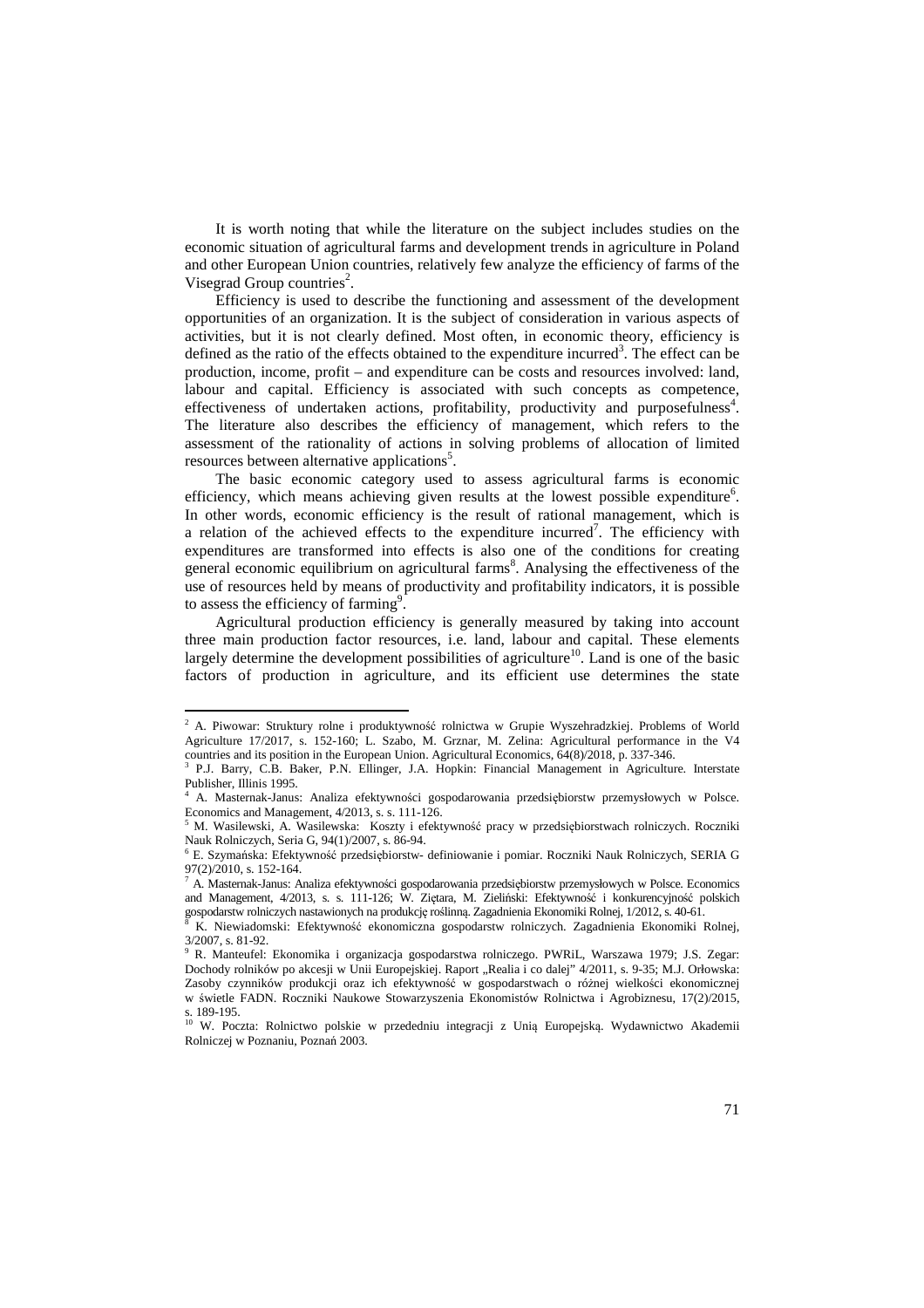of development of individual farms more than the area of arable land or the level of production<sup>11</sup>. Relating production results appropriately enables the assessment of production efficiency, just as evaluating economic results helps determine economic efficiency.

Research shows that diversification in the efficiency of using basic production factors on agricultural farms is influenced, among others, by agricultural type<sup>12</sup>, economic size of the farm<sup>13</sup>, natural and climatic conditions, as well as historical and legal conditions<sup>14</sup>.

The objective of the study was to determine the effectiveness of the use of production factors (land, labour and capital) on agricultural farms in the Visegrad Group countries. Within the main objective, an assessment was made of the productivity and profitability of land, labour and capital.

#### **Research material and methodology**

The selection of farms for research was intentional. These were farms of the Visegrad Group, participating in the European system of collecting accounting data from FADN (Farm Accountancy Data Network) farms. The FADN field of observation includes commercial farms that produce about 90% of the value of Standard Production in a given region or a country. In 2017, agricultural farms from the V4 group constituted 18.5% of the European FADN, of which the most numerous were Polish farms and the least numerous were Slovak farms (Table 1).

| Country                           | Poland | Hungary | Czech<br>Republic | Slovakia | V4 group | EU    |
|-----------------------------------|--------|---------|-------------------|----------|----------|-------|
| Number of<br>farms                | 12100  | 1900    | 1417              | 562      | 15974    | 86255 |
| Participation in<br>$FADN$ $(\%)$ | 14,0   | 2,2     | 1,6               | 0,7      | 18,5     | 100   |

**Table 1.** The size of the FADN sample in individual countries of the Visegrad Group in 2017

Source: authors' own study based on Polish FADN data.

l

<sup>11</sup> J. Bud-Gusaim: Efektywność zasobów produkcyjnych w rolnictwie indywidualnym Polski. PWN, Warszawa 1988.

<sup>&</sup>lt;sup>12</sup> A. Marcysiak: Efektywność wykorzystania zasobów produkcyjnych w różnych typach gospodarstw jako element oceny ich siły konkurencyjnej. Roczniki Naukowe SERIA, X(3)/2008, s. 380-385; D. Komorowska: Typ rolniczy a efektywność gospodarstw ekologicznych. Roczniki Naukowe Rolnictwa i Rozwoju Obszarów Wiejskich, 99(4)/2012, s. 105-120; A. Gałecka: Typ rolniczy a efektywność gospodarstw rolniczych w Polsce. Zarządzanie Finansami i Rachunkowość, 5(2)/2017, s. 17-27; T. Filipiak: Efficiency of production factors in horticultural holdings versus holdings of other agricultural types. Annals of the Polish Association of Agricultural and Agrobusiness Economists, 21(4)/2019, p. 126-135.

<sup>&</sup>lt;sup>13</sup> W. Poczta, J. Średzińska: Wyniki produkcyjno-ekonomiczne i finansowe indywidualnych gospodarstw rolnych według ich wielkości ekonomicznej (na przykładzie regionu FADN Wielkopolska i Śląsk). Zeszyty Naukowe Szkoły Głównej Gospodarstwa Wiejskiego w Warszawie. Problemy Rolnictwa Światowego, 2/2007, s. 433-443; P. Bórawski: Wielkość ekonomiczna jako czynnik różnicujący wyniki produkcyjne i ekonomiczne gospodarstw rolnych w regionie Pomorze i Mazury. Zeszyty Naukowe SGGW w Warszawie. Ekonomika I Organizacja Gospodarki Żywnościowej, 67/2008, s. 45-55; A. Gałecka: Efektywność gospodarstw rolnych w Polsce w latach 2012-2015 w zależności od ich wielkości ekonomicznej. Roczniki Naukowe SERiA, 19(5)/2017, s. 65-71.

<sup>14</sup> A. Piwowar: Struktury rolne i produktywność rolnictwa w Grupie Wyszehradzkiej. Problems of World Agriculture 17/2017, s. 152-160; L. Szabo, M. Grznar, M. Zelina: Agricultural performance in the V4 countries and its position in the European Union. Agricultural Economics, 64(8)/2018, p. 337-346.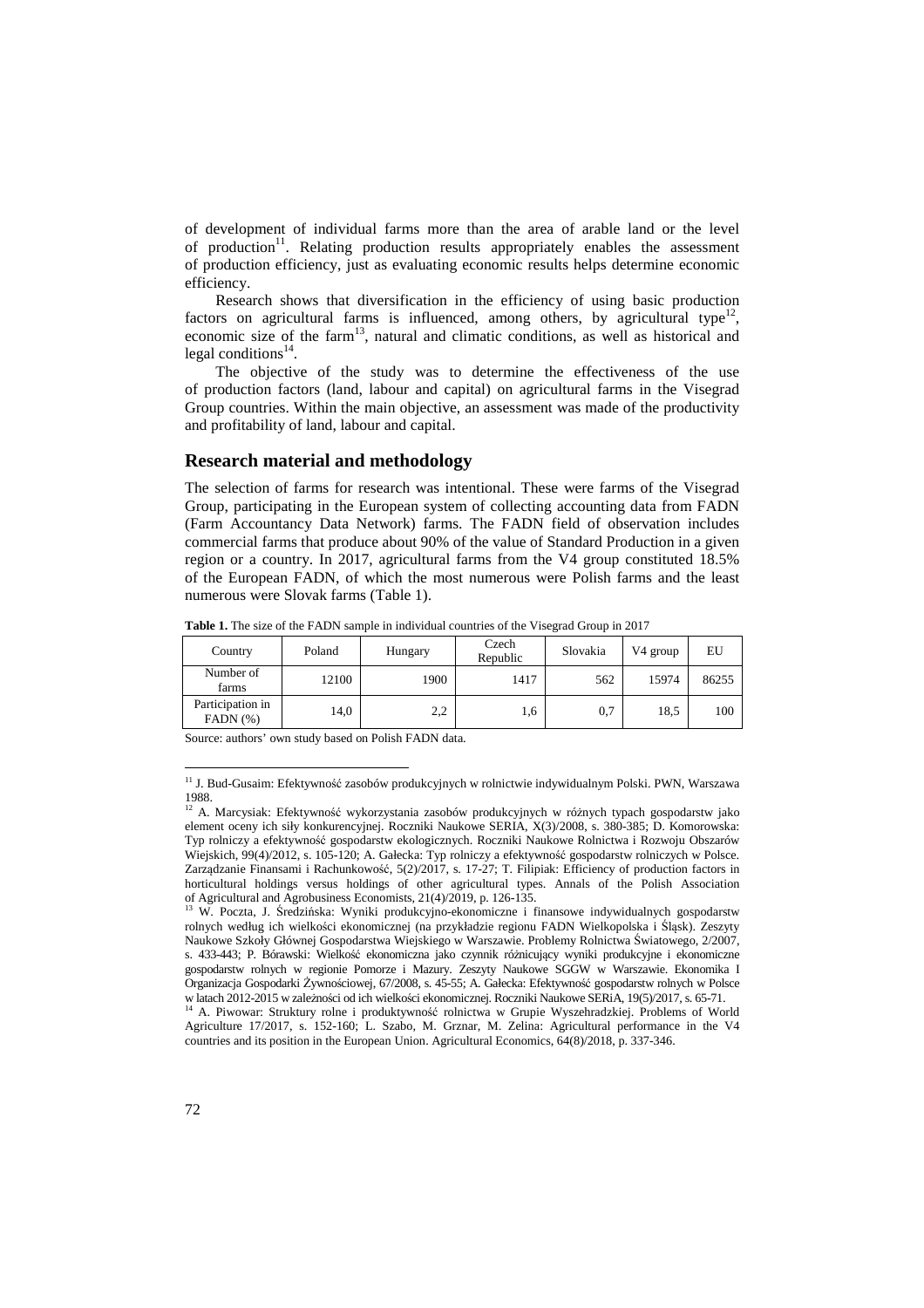The subject of the study was economic efficiency understood as the ratio of obtained effects to incurred expenditure. Agricultural production and farm income were assumed as effects, while the resources of land, labour and capital involved were assumed as expenditure. To assess the efficiency of agricultural farms, land productivity indicators, asset productivity, economic labour efficiency, land profitability, own labour profitability, and asset profitability were used. These were targeted, commonly used measures of economic efficiency, based on both the production category (productivity indicators) and farm income (profitability indicators). The research period covered the years 2014- -2017. The basic sources of information were Eurostat data and literature on the subject.

## **Results and discussion**

Table 2 presents production resources of farms in the Visegrad Group countries in 2014- -2017. It was found that the researched farms were diversified in terms of utilized average agricultural area (UAA) from 18 ha in Poland to over 500 ha in Slovakia. In Slovakia and the Czech Republic, large-scale farms dominate, the area of which even several times exceeds the average in the European Union. However, the most fragmented agrarian structure is observed in Poland. In the analysed period, a growing trend was recorded in the UAA in Poland and the Czech Republic, which was in line with the trend in the EU. In the other two countries of the V4 group a decrease in UAA was found.

| Years                              | Country |                          |                |          |            |  |  |
|------------------------------------|---------|--------------------------|----------------|----------|------------|--|--|
|                                    | Poland  | Hungary                  | Czech Republic | Slovakia | EU average |  |  |
| Total UAA (ha)                     |         |                          |                |          |            |  |  |
| 2014                               | 18,4    | 49,2                     | 201,8          | 532,0    | 33,9       |  |  |
| 2015                               | 18,5    | 49,9                     | 203,9          | 528,6    | 34,0       |  |  |
| 2016                               | 18,8    | 47.9                     | 204,6          | 525,3    | 34,3       |  |  |
| 2017                               | 19,0    | 47,0                     | 205,8          | 500,7    | 34,9       |  |  |
| Change 2017-2014                   | 0,6     | $-2,2$                   | 4,0            | $-31.3$  | 1,0        |  |  |
|                                    |         | Total labour input (AWU) |                |          |            |  |  |
| 2014                               | 1,7     | 1,6                      | 5,6            | 12,4     | 1,6        |  |  |
| 2015                               | 1,6     | 1,6                      | 5,6            | 12,4     | 1,5        |  |  |
| 2016                               | 1,6     | 1,6                      | 5,6            | 12,3     | 1,5        |  |  |
| 2017                               | 1,6     | 1,6                      | 5,4            | 12,1     | 1,5        |  |  |
| Change 2017-2014                   | $-0,1$  | 0,0                      | $-0.2$         | $-0.3$   | $-0,1$     |  |  |
| Total assets per 1 ha UAA (EUR/ha) |         |                          |                |          |            |  |  |
| 2014                               | 9143    | 3637                     | 3091           | 2110     | 9674       |  |  |
| 2015                               | 9206    | 3686                     | 3284           | 2185     | 9946       |  |  |
| 2016                               | 8891    | 4201                     | 3406           | 2273     | 9966       |  |  |
| 2017                               | 9402    | 4391                     | 3639           | 2411     | 10132      |  |  |
| Change 2017-2014                   | 259     | 754                      | 548            | 301      | 458        |  |  |

**Table 2.** Resources of agricultural farm production factors in the Visegrad countries in 2014-2017

Source: authors' own study based on Eurostat data.

l

The highest average number of full-time employees (in  $AWU^{15}$ ) was on farms in Slovakia and amounted to 12 people, while the lowest was in Poland – fewer than 2 people. In 2017, compared to 2014, there was a decrease in total labour input among V4

<sup>&</sup>lt;sup>15</sup> AWU - total labour input of holding expressed in annual work units = full-time person equivalents (1 AWU=2120 working hours in total per year)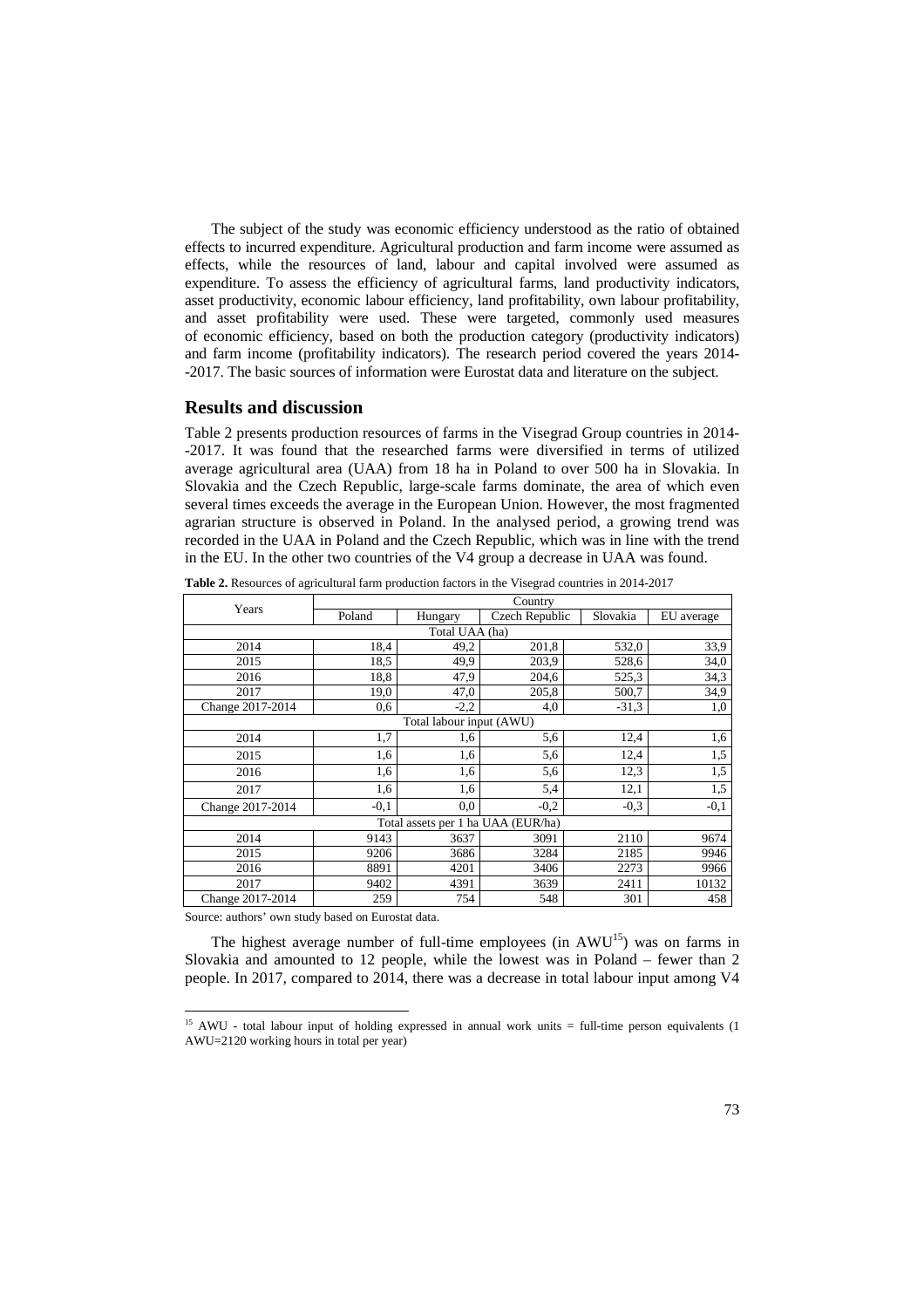group countries, which was the result of greater mechanization of production, mainly on very large and specialized farms.

Analysing the capital resources of agricultural farms, it was found that the largest value of total assets (fixed and current assets) per 1 ha of utilized agricultural area was characteristic for Polish and Hungarian farms, respectively about 9,000 EUR /1 ha of UAA and about 4, 000 EUR /1ha of UAA. Farms in the Czech Republic recorded a slightly lower level, while in Slovakia there were just over 2,000 EUR/1 ha of UAA. In all countries of the Group an increase in the value of total assets was noted, which resulted, among others, from the increase in land value in the analysed period.

Chart 1 presents the average value of total production achieved by farms in the studied region. The highest level of production was recorded in farms in Slovakia, i.e. those with the largest UAA, and the lowest in Poland, which have a fragmented agrarian structure. It can therefore be concluded that there is a positive relationship between farm income and UAA.

| 700                                  |       |       |       |       |
|--------------------------------------|-------|-------|-------|-------|
| 600                                  |       |       |       |       |
| 500                                  |       |       |       |       |
| 400                                  |       |       |       |       |
| 300                                  |       |       |       |       |
| 200                                  |       |       |       |       |
| 100                                  |       |       |       |       |
| $\theta$                             | 2014  | 2015  | 2016  | 2017  |
|                                      |       |       |       |       |
| <b>Poland</b>                        | 29,1  | 28,2  | 26,2  | 29,1  |
| Hungary                              | 69,8  | 75,1  | 76,3  | 79,1  |
| Czech Republic                       | 305,4 | 303,3 | 307,4 | 323,1 |
| Slovakia<br><b>Contract Contract</b> | 629,3 | 592,2 | 665,3 | 625,8 |
| EU                                   | 70,9  | 71,9  | 71,6  | 76,1  |

**Chart 1.** Average total output of agricultural farms in the Visegrad countries in 2014-2017 (thous. EUR) Source: authors' own work based on Eurostat data.

Table 3 presents the land, labour and capital productivity of the surveyed farms measured by the value of agricultural production per 1 ha of UAA (land productivity), per unit of AWU work (labour productivity) and per 100 EUR of total assets (capital productivity). According to the analysis, in 2014-2017 the productivity of land (except Poland) and labour in V4 countries increased, which is a positive trend. The highest land productivity among the Group countries in 2017 was recorded in Hungary (1683 EUR/ha) and in the Czech Republic (1570 EUR/ha), while the lowest was in Slovakia (1250 EUR/ha). In comparison, the average production value per 1 ha of UAA in EU countries in this period was 2183 EUR/ha, which means that in the studied group the efficiency of using land resources is much lower. It should be noted that the productivity of land depends not only on the size of arable land but also on the way it is developed and the use of labour and capital resources.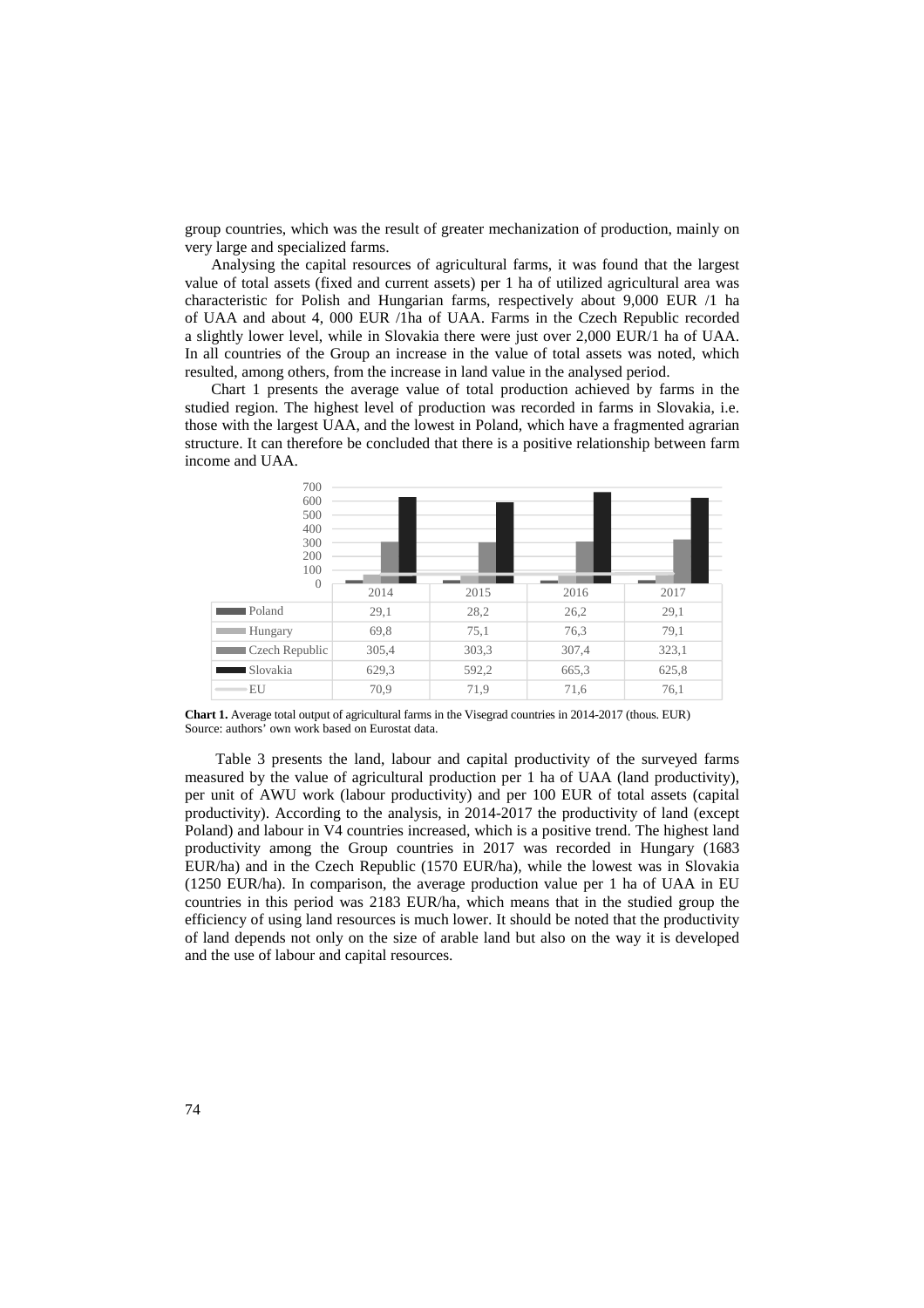|                            | Country |                                |                   |          |            |  |
|----------------------------|---------|--------------------------------|-------------------|----------|------------|--|
| Years                      | Poland  | Hungary                        | Czech<br>Republic | Slovakia | EU average |  |
|                            |         | Land productivity (EUR/ha UAA) |                   |          |            |  |
| 2014                       | 1582,7  | 1418,0                         | 1513,6            | 1182,8   | 2094,8     |  |
| 2015                       | 1527,5  | 1504,9                         | 1487,1            | 1120,3   | 2112,8     |  |
| 2016                       | 1397,6  | 1592,8                         | 1502,3            | 1266,4   | 2089.5     |  |
| 2017                       | 1535,3  | 1682,7                         | 1570,4            | 1249,9   | 2182,9     |  |
| Change 2017-2014           | $-47,4$ | 264,7                          | 56,8              | 67,1     | 88,1       |  |
|                            |         | Labour productivity (EUR/AWU)  |                   |          |            |  |
| 2014                       | 17438,3 | 43084,0                        | 54824,8           | 50626,5  | 45467,3    |  |
| 2015                       | 17193,9 | 46382,1                        | 54059,5           | 47602,3  | 47007,2    |  |
| 2016                       | 16101,8 | 48624,8                        | 54897,1           | 54307,2  | 47723,3    |  |
| 2017                       | 18183,8 | 50406,4                        | 59510.9           | 51551,4  | 50395,4    |  |
| Change 2017-2014           | 745,5   | 7322,4                         | 4686,1            | 924,9    | 4928,1     |  |
| Capital productivity (EUR) |         |                                |                   |          |            |  |
| 2014                       | 17,3    | 39,0                           | 49,0              | 56,1     | 21,7       |  |
| 2015                       | 16,6    | 40,8                           | 45.3              | 51,3     | 21,2       |  |
| 2016                       | 15,7    | 37,9                           | 44,1              | 55,7     | 21,0       |  |
| 2017                       | 16,3    | 38,3                           | 43,2              | 51,9     | 21,5       |  |
| Change 2017-2014           | $-1,0$  | $-0,7$                         | $-5.8$            | $-4,2$   | $-0,2$     |  |

**Table 3.** Productivity of land, labour and capital of agricultural farms in the Visegrad countries in 2014-2017 (average per holding)

Source: authors' own work based on Eurostat data.

In terms of labour productivity measured as total production per employee, V4 countries can be divided into 2 groups. The Czech Republic and Slovakia reached over 50,000 EUR, Hungary a little less (from 43,000 EUR in 2014 to 50,000 EUR in 2017). The worst in this respect was Poland, where this indicator was more than twice lower compared to other countries in the Group, as well as in relation to the EU average. In 2017, compared to 2014, all countries of the Visegrad Group recorded an increase in labour productivity (from 2% in Slovakia to 17% in Hungary), which is a positive trend.

The highest capital productivity in the analysed period was recorded in agricultural farms in Slovakia (an annual average over 50 EUR of production value per 100 EUR total assets), where the value of assets was the lowest, while the value of production was the highest. It can therefore be concluded that these farms rationally matched the level and structure of assets to the possibilities of its effective use. Agricultural farms in Poland achieved a more than twice lower indicator, which was the lowest efficiency in the Group. It should be noted that the surveyed farms from V4 countries (with the exception of Polish farms) were characterized by higher capital productivity compared to the EU average, although in 2017 compared to 2014 a decrease in this indicator was noted.

The effectiveness of the use of production factors can also be assessed by taking as an effect not the value of production but farm income, which according to the FADN methodology is calculated by adding to the net added value the balance of subsidies and taxes related to investments and deducting the cost of external factors. The development of income on the surveyed farms is illustrated in Chart 2.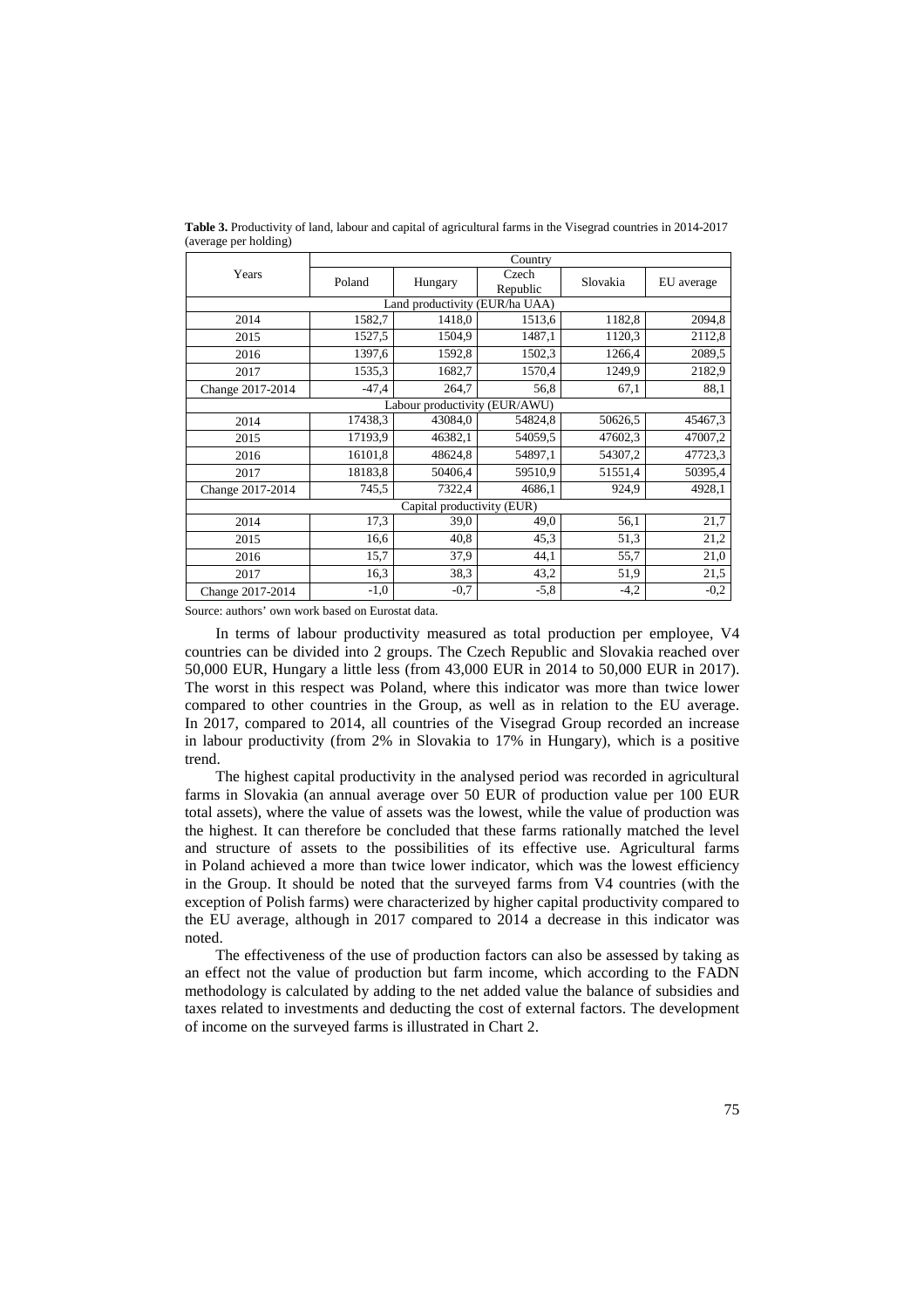

**Chart 2.** Average income of agricultural farms in the Visegrad countries in 2014-2017 (thous. EUR) Source: authors' own work based on Eurostat data.

In the years 2014-2017, the highest level of income was recorded in the Czech Republic, with the exception of 2016 when farms in Slovakia achieved higher income – it amounted to over 85,000 EUR, which is almost 5 times more than the EU average. In the analysed period, the lowest average income (more than twice lower than the EU average) was characteristic for agricultural farms in Poland, from 7,700 EUR up to 9,600 EUR. In 2017, compared to 2014, an increase in the value of agricultural income was recorded in Poland and Hungary, while in the Czech Republic and Slovakia a decrease, which was related to the economic situation on the agricultural market in individual regions.

Table 4 presents the results of the agricultural farm profitability analysis in the Visegrad countries. In the analysed period, the highest value of agricultural farm income per 1 ha of UAA was found in Poland (from 411 EUR in 2016 to 508 EUR in 2017). Hungarian agricultural farms reported very similar profitability of land. The agricultural farms of the Czech Republic achieved twice lower efficiency of land use, while the lowest income per 1 ha of UAA was found in Slovakia, where in 2017 the analysed indicator was 35 times lower compared to Poland and over 40 times lower than the EU average. There was an inverse relationship between the average UAA and land profitability, which resulted from relatively low income per 1 ha on large-scale farms. The efficiency of using farm land resources from V4 countries was below the EU average. In 2017, compared to 2014, there was an increase in land profitability in Poland and Hungary, while there was a decrease in the Czech Republic and Slovakia, which resulted from changes in income of farms.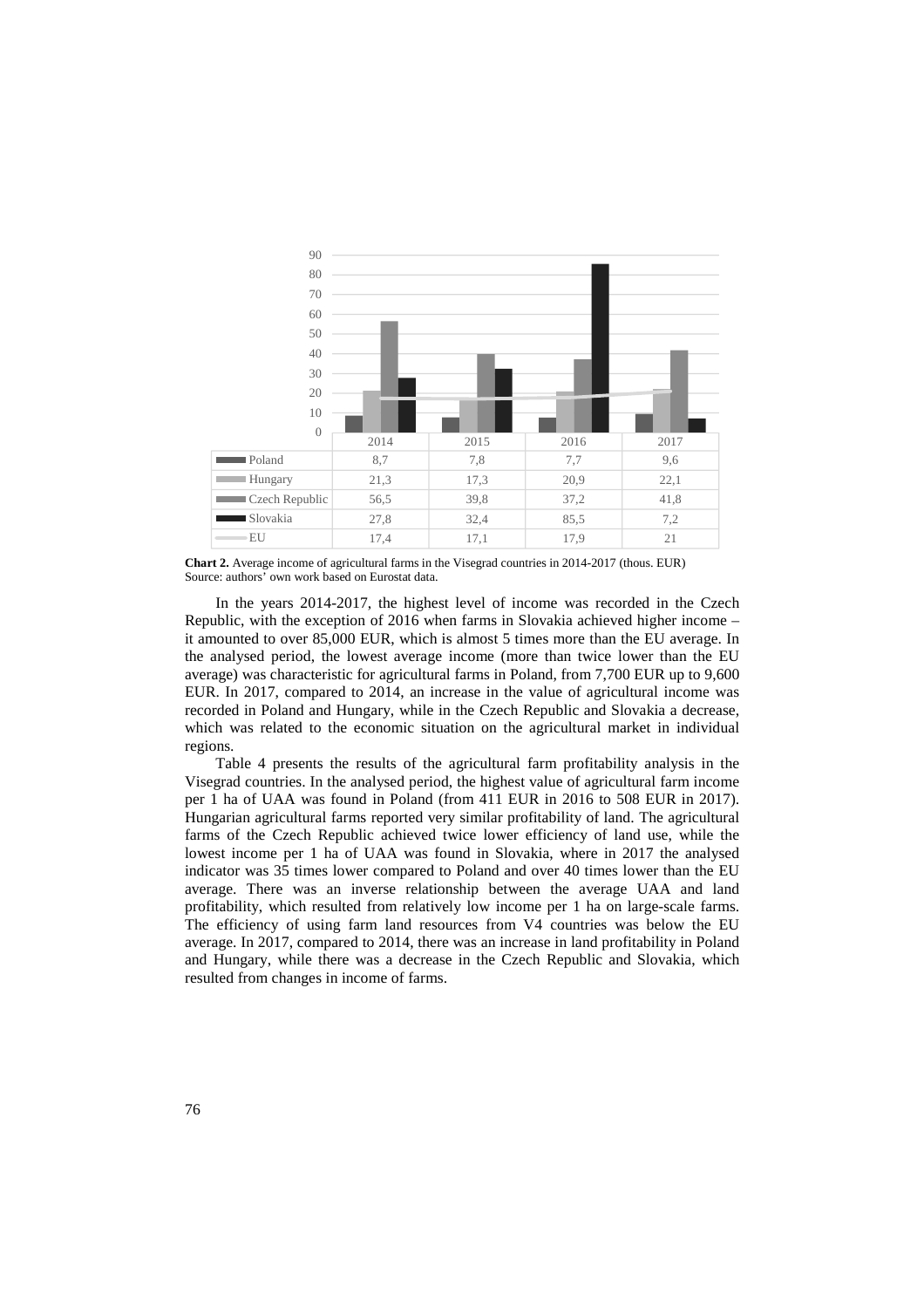|                      | Country                                  |         |                   |          |            |  |  |
|----------------------|------------------------------------------|---------|-------------------|----------|------------|--|--|
| Years                | Poland                                   | Hungary | Czech<br>Republic | Slovakia | EU average |  |  |
|                      | Profitability of land (EUR/ha)           |         |                   |          |            |  |  |
| 2014                 | 473,2                                    | 433,2   | 279,8             | 52,3     | 515,0      |  |  |
| 2015                 | 423,0                                    | 347,4   | 195,4             | 61,3     | 503,2      |  |  |
| 2016                 | 411,4                                    | 435,8   | 181,6             | 162,8    | 523,5      |  |  |
| 2017                 | 508,1                                    | 469,0   | 203,4             | 14,4     | 603,6      |  |  |
| Change 2017-2014     | 34,9                                     | 35,8    | $-76,4$           | $-37,9$  | 88,6       |  |  |
|                      | Profitability of labour (thous. EUR/AWU) |         |                   |          |            |  |  |
| 2014                 | 5,2                                      | 13,2    | 10,1              | 2,2      | 11,2       |  |  |
| 2015                 | 4,8                                      | 10,7    | 7,1               | 2,6      | 11,2       |  |  |
| 2016                 | 4,7                                      | 13,3    | 6,6               | 7,0      | 12,0       |  |  |
| 2017                 | 6,0                                      | 14,0    | 7,7               | 0,6      | 13,9       |  |  |
| Change 2017-2014     | 0,8                                      | 0,8     | $-2,4$            | $-1,6$   | 2,7        |  |  |
| Return of assets (%) |                                          |         |                   |          |            |  |  |
| 2014                 | 5,2                                      | 11,9    | 9,1               | 2,5      | 5,3        |  |  |
| 2015                 | 4,6                                      | 9,4     | 5,9               | 2,8      | 5,1        |  |  |
| 2016                 | 4,6                                      | 10,4    | 5,3               | 7,2      | 5,3        |  |  |
| 2017                 | 5,4                                      | 10,7    | 5,6               | 0,6      | 6,0        |  |  |
| Change 2017-2014     | $_{0,2}$                                 | $-1,2$  | $-3,5$            | $-1,9$   | 0,7        |  |  |

**Table 4**. Profitability of land, labour and capital of agricultural farms in the Visegrad countries in 2014-2017

Source: authors' own study based on Eurostat data.

A similar dynamic of change was observed in the case of profitability of work, which in the Visegrad Group countries ranged from 2,200 EUR/AWU in 2014 in Slovakia up to 14,000 EUR/AWU in Hungary. It is worth noting that in the analysed group of countries the value of income per full-time employee was lower than the EU average in the analysed period, by over 50% in the case of agricultural farms in Poland. The labour resources were used in Hungary most effectively, where the number of fulltime employees on the farm was the lowest. This may indicate a greater mechanization of activity compared to other countries.

Analysing the return on assets of the surveyed farms, it was found that it was most efficiently used in Hungary, where 100 EUR of assets generated between 9 EUR and 12 EUR of income, while the EU average was about 50% lower and was 5-6 EUR. The lowest profitability of assets was recorded in Slovakia, where the indicator ranged from 2.5% in 2014 to 0.6% in 2017. Farms in Poland achieved a similar level of profitability to the EU average. In the analysed period, a decrease in the efficiency of the use of farm assets from V4 countries was observed, except for Poland, although this was not a uniform trend. When assessing the level of this indicator, it should be remembered that agriculture is a specific sector of the national economy characterized by quite low profitability of assets, which is mainly due to the large share in the balance sheet of fixed assets, whose turnover is slower compared to current assets.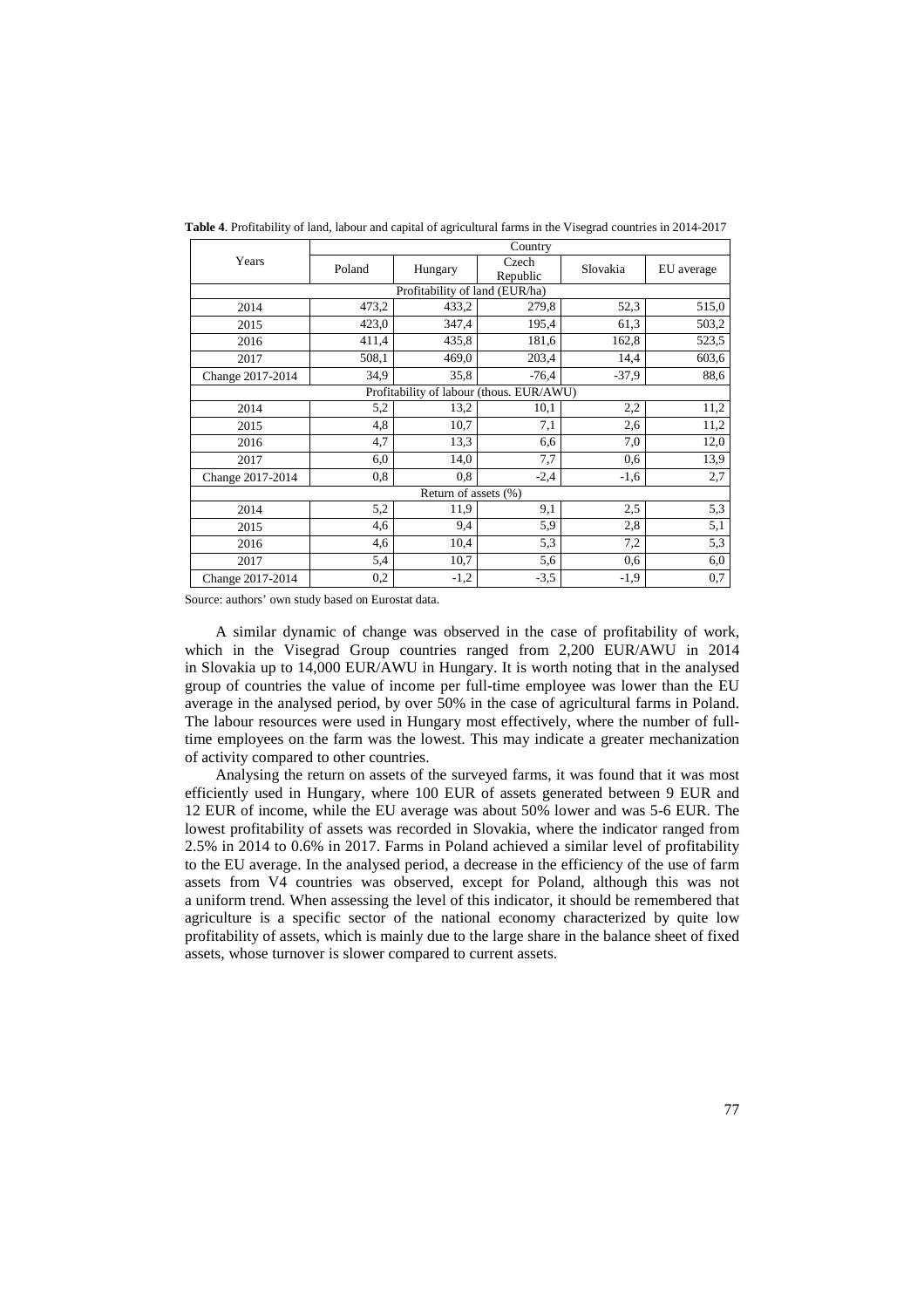# **Summary**

The efficiency of the use of production resources in agriculture depends on many factors, including area of agricultural land, human labour resources, the level of capital and its structure, external factors such as sales opportunities and prices of products, and natural conditions. The assessment of management rationality consists in determining the relation of the effects obtained, e.g. in the form of production value or income achieved, to the expenditure incurred. The objective of the study was to determine the efficiency of the use of land, labour and capital resources on farms of the Visegrad Group countries. Agriculture in the V4 countries with similar physical and geographical conditions pursues common agricultural policy goals.

Based on the analyses carried out, the following conclusions were formulated:

- 1. In the regions studied, there was a large variation in agrarian structure. The largest farms were in Slovakia and the Czech Republic, respectively over 500 and 200 ha of UAA, while the largest fragmentation was observed in Poland, where the average UAA in the studied period was 18.6 ha. The larger the UAA, the greater the number of employees, although the smaller the agrarian overpopulation (the number of full-time employees per 100 ha of UAA), the lower value of total assets per 1 ha of UAA.
- 2. In the years 2014-2017 the highest land productivity was recorded by Hungarian and Czech farms, while the lowest by farms in Slovakia, which proves that the efficiency of the use of land resources depends not only on the agricultural area at the farmer's disposal but also on its development and the rational use of other factors of production, i.e. labour and capital. It was also found that the greater the agrarian overpopulation, the lower the labour productivity. In addition, lower value of assets per 1 ha of UAA does not lead to deterioration of capital productivity on the surveyed farms, and even the reverse trend occurs. In the analysed period, an increase in land and labour productivity (with the exception of Poland), as well as a decrease in capital productivity was recorded, which is consistent with the general trend in the EU.
- 3. The highest profitability of land, with an upward trend, was recorded by farms in Poland and Hungary, although it was lower than the average in the EU. Farms in Slovakia were the worst in this respect, where in 2017 this indicator was over 35 times lower compared to Poland, which was due to the relatively low level of income achieved compared to the average UAA of farms.
- 4. In the analysed period, labour resources were most effectively used in Hungary, while the situation of farms in Slovakia was the worst in this respect, with the highest employment recorded. A similar trend was observed in the case of return on assets. In 2017, compared to 2014, farms in the Visegrad Group countries (except Poland) saw a decrease in the efficiency of the use of assets, which is a negative trend.

# **Bibliography**

Barry P.J., Baker C.B., Ellinger P.N., Hopkin J.A., Financial Management in Agriculture. Interstate Publisher, Illinis 1995.

Bórawski P., Wielkość ekonomiczna jako czynnik różnicujący wyniki produkcyjne i ekonomiczne gospodarstw rolnych w regionie Pomorze i Mazury, Zeszyty Naukowe SGGW w Warszawie. Ekonomika I Organizacja Gospodarki Żywnościowej 67/2008.

Bud-Gusaim J., Efektywność zasobów produkcyjnych w rolnictwie indywidualnym Polski, PWN, Warszawa 1988.

Eurostat: https://ec.europa.eu/agriculture/rica/database/database\_en.cfm (access: 18.11.2019).

Filipiak, T., Efficiency of production factors in horticultural holdings versus holdings of other agricultural types, Annals of the Polish Association of Agricultural and Agrobusiness Economists 21(4)/2019.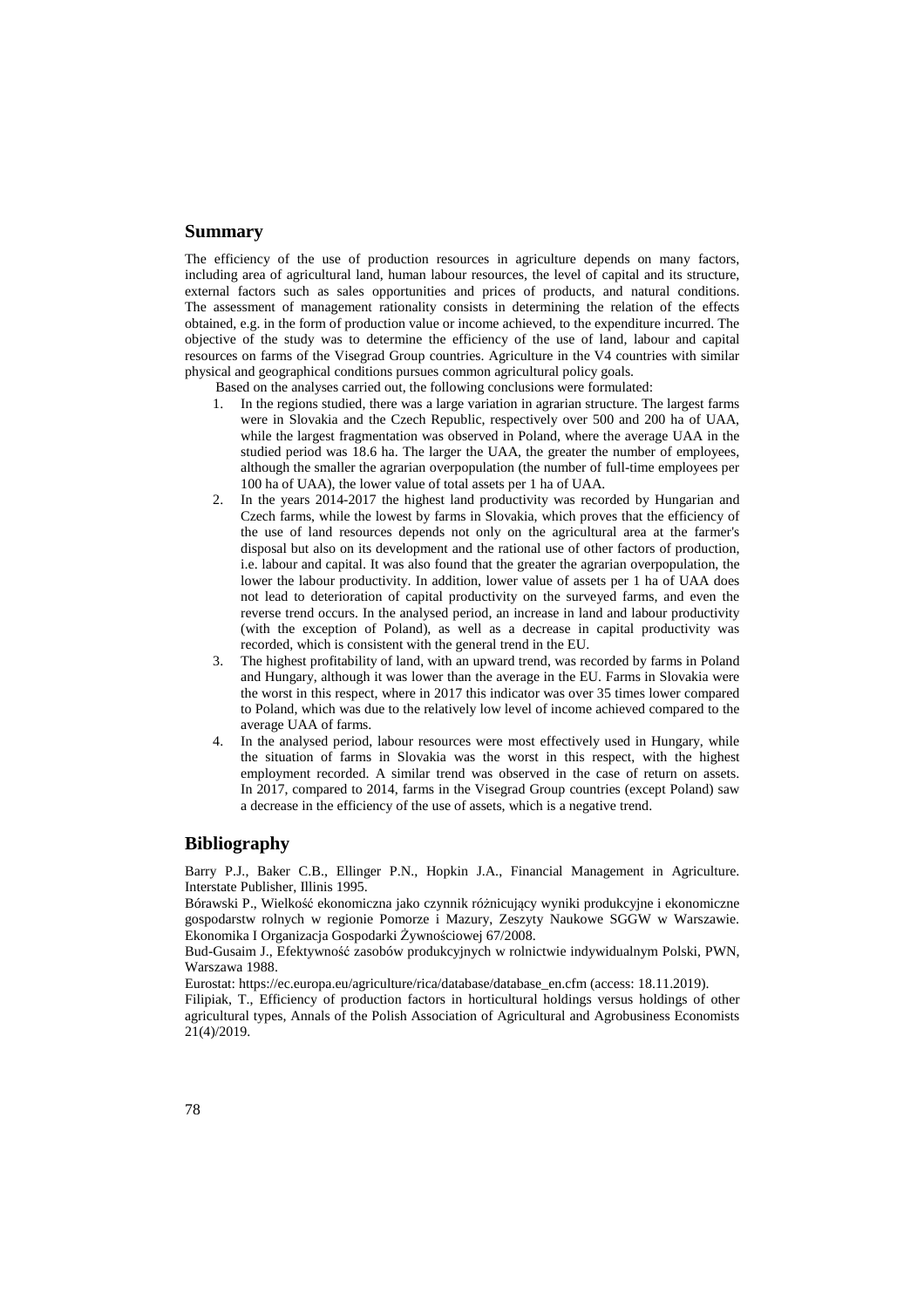Gałecka A., Efektywność gospodarstw rolnych w Polsce w latach 2012-2015 w zależności od ich wielkości ekonomicznej, Roczniki Naukowe SERiA, 19(5)/2017.

Gałecka, A., Typ rolniczy a efektywność gospodarstw rolniczych w Polsce, Zarządzanie Finansami i Rachunkowość 5(2)/2017.

Komorowska D., Typ rolniczy a efektywność gospodarstw ekologicznych, Roczniki Naukowe Rolnictwa i Rozwoju Obszarów Wiejskich 99(4)/2012.

Manteufel R., Ekonomika i organizacja gospodarstwa rolniczego, PWRiL, Warszawa 1979.

Marcysiak A., Efektywność wykorzystania zasobów produkcyjnych w różnych typach gospodarstw jako element oceny ich siły konkurencyjnej, Roczniki Naukowe SERIA, X(3)/2008.

Masternak-Janus A., Analiza efektywności gospodarowania przedsiębiorstw przemysłowych w Polsce, Economics and Management, 4/2013.

Niewiadomski K., Efektywność ekonomiczna gospodarstw rolniczych, Zagadnienia Ekonomiki Rolnej 3/2007.

Orłowska, M. J., Zasoby czynników produkcji oraz ich efektywność w gospodarstwach o różnej wielkości ekonomicznej w świetle FADN, Roczniki Naukowe Stowarzyszenia Ekonomistów Rolnictwa i Agrobiznesu 17(2)/2015.

Piwowar, A., Struktury rolne i produktywność rolnictwa w Grupie Wyszehradzkiej, Problems of World Agriculture, 17/2017.

Poczta W., Rolnictwo polskie w przededniu integracji z Unią Europejską, Wydawnictwo Akademii Rolniczej w Poznaniu, Poznań 2003.

Poczta, W., Średzińska, J., Wyniki produkcyjno-ekonomiczne i finansowe indywidualnych gospodarstw rolnych według ich wielkości ekonomicznej (na przykładzie regionu FADN Wielkopolska i Śląsk), Zeszyty Naukowe Szkoły Głównej Gospodarstwa Wiejskiego w Warszawie. Problemy Rolnictwa Światowego 2/2007.

Standard 2017 results obtained by agricultural holdings participating in the Polish FADN, Warszawa 2018.

Szabo L., Grznar M., Zelina M., Agricultural performance in the V4 countries and its position in the European Union, Agricultural Economics, 64(8)/2018.

Szymańska E., Efektywność przedsiębiorstw- definiowanie i pomiar, Roczniki Nauk Rolniczych, SERIA G 97(2)/2010.

Wasilewski M., Wasilewska A., Koszty i efektywność pracy w przedsiębiorstwach rolniczych, Roczniki Nauk Rolniczych, Seria G 94(1)/2007.

Zegar J.S., Dochody rolników po akcesji w Unii Europejskiej, Raport "Realia i co dalej" 4/2011.

Ziętara W., Zieliński M., Efektywność i konkurencyjność polskich gospodarstw rolniczych nastawionych na produkcję roślinną, Zagadnienia Ekonomiki Rolnej 1/2012.

# **Efektywność wykorzystania czynników produkcji w gospodarstwach rolniczych państw grupy wyszehradzkiej**

### **Streszczenie**

Celem opracowania było określenie efektywności wykorzystania czynników produkcji w gospodarstwach rolniczych państw Grupy Wyszehradzkiej. Badaniami objęte zostały gospodarstwa uczestniczące w europejskim systemie zbierania danych rachunkowych z gospodarstw rolnych FADN (Farm Accountancy Data Network). W ramach celu głównego dokonano oceny produktywności i dochodowości ziemi, pracy i kapitału. Okres badawczy obejmował lata 2014-2017.

Na podstawie przeprowadzonych analiz stwierdzono, że najefektywniej zasoby ziemi były wykorzystywane na Węgrzech i w Polsce, zaś najmniej efektywnie na Słowacji. Biorąc pod uwagę produktywność pracy i kapitału najwyższe wyniki osiągnęły gospodarstwa z Czech i Słowacji, zaś